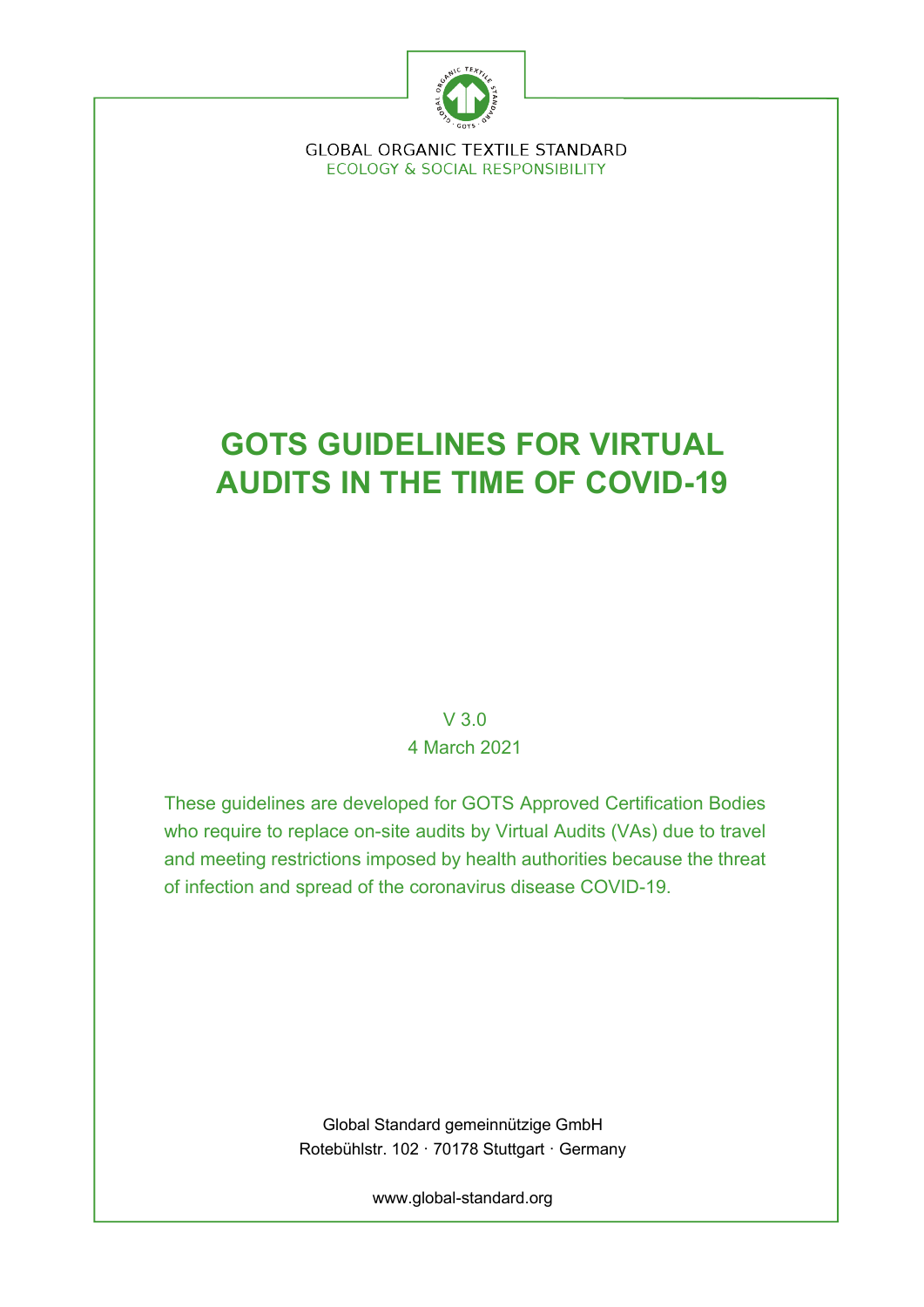

# **Introduction and Scope**

GOTS recognizes the challenge of companies keeping their operations running while staying credible without an on-site in-person audit in such situations.

In all cases, the decision to conduct a Virtual Audit (VA) shall be taken based on risk assessment by the Certification Body.

VAs shall be allowed for:

- 1. Recertification of existing Certified Entities
- 2. Initial certification of operations that do not include wet processing.

All VAs shall be mandatorily followed up by an in-person audit during the next audit cycle. CBs may decide, based on their risk assessment and results of the VA, to schedule an in-person audit in the current audit cycle.

GOTS will allow a second consecutive virtual audit for the year 2021 due to the continued risk of the pandemic in locations / regions where travel and in-person audits are still not possible due to national / local restrictions or following WHO guidelines where restrictions are lax.

**Explanatory Note** : Whereas Remote Audits (RAs) are mainly based on review documentation and do not require an on-site meeting of the auditor(s) and auditee. VAs require a live interaction of the two parties, in addition to documentation review.

**The Certifier shall inform GOTS** via email (va@global-standard.org) in advance of a scheduled VA.

**GOTS shall also be notified** when the CB reverts back to on-site audits.

**Note :** These guidelines contain basic minimum requirements and do not intend to supersede a CB's audit documentation or decisions. The CB will remain the final authority and responsible for their decisions in all cases.

### **Guidelines**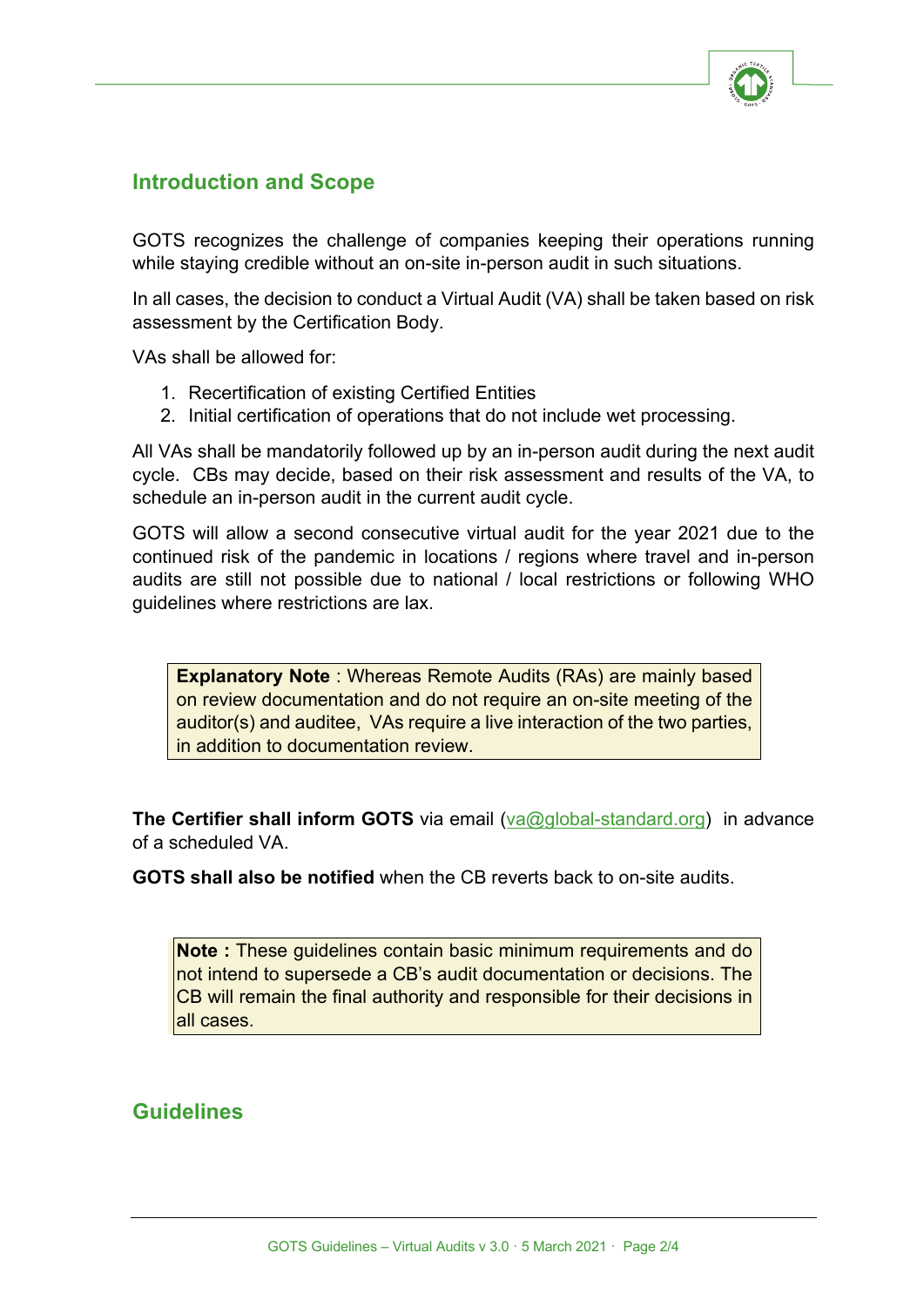

- 1. For recertification. VA shall be conducted by the same auditor who conducted the last on-site audit (last auditor). If this is not possible the last auditor shall onboard the new auditor.
- 2. For an initial audit, the subsequent in-person audit should be conducted by the same auditor who conducted the VA. If this is not possible, the last auditor shall onboard the new auditor.
- 3. In the event that the auditor in question is no longer employed with the CB organisation, an auditor or supervisor who is fully familiar with the case may conduct the next in-person audit.
- 4. Recertification VA may be conducted for a certified entity where there is no business activity because of restrictions. An initial audit shall not be conducted on a closed operation without the CB assessing the risks in doing so.
- 5. Paperwork in all cases shall be completed as for a RA. Verification of 'live' paper records should be done during the VA.
- 6. CBs are encouraged to provide, in advance, a ready list of documentation required for checking to the auditee.
- 7. Auditor can conduct VA using the smartphone of the contact person in the operation as an "eye" for a virtual tour through the facility.
- 8. Such an exercise shall take place in the same way throughout the operation as if it was in person where the auditor guides the contact person where to go, what to show, photograph, film etc.
- 9. A video recording and photo documentation of the site facilities including important audit matters shall be made as proof of the VA and made available to the respective Accreditation Body if and when demanded. These should include:
	- 9.1. Storage of goods and chemical inputs (Separation / Identification)
	- 9.2. Safety and Occupational Health
	- 9.3. Effluent Treatment Plant
- 9. The live video recording and photo documentation will serve to demonstrate to Accreditation Bodies that a face-to-face VA took place. The recording shall be split in short clips as convenient but there shall always be minimum recording of the VA showing actual participation of the auditors and the operator.
- 10.GOTS recognises challenges will be faced in conducting virtual interviews of employees. CBs shall therefore ask the auditee to announce the exercise of the VA to the company's employees via public notice board or emails or suitable like communication, in a language(s) that would be understood by the employees.

In such a notice, employees shall be encouraged to contact the auditor with any concern through a given telephone number and email of the auditor. A generic office email address may also be used for this purpose.